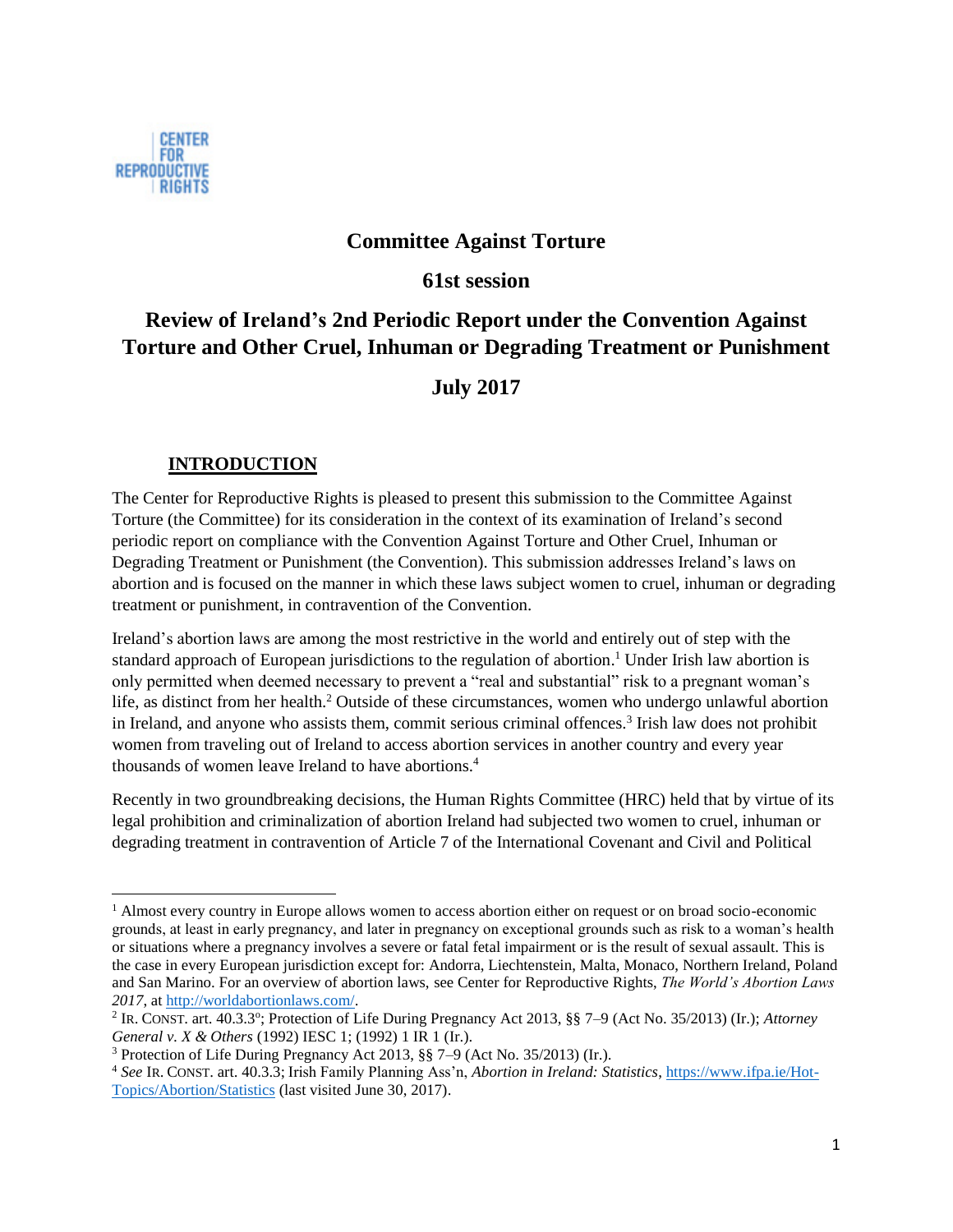Rights (ICCPR).<sup>5</sup> In these decisions *Mellet v. Ireland* (9 June 2016) and *Whelan v. Ireland* (12 June 2017), the HRC also found violations of the women's rights to privacy and to equality before the law under the ICCPR.

In addition to these decisions, and for many years, serious concerns regarding Ireland's laws and practices on abortion, including regarding the implications of those laws for women's enjoyment of the right to freedom from torture and other ill-treatment, have repeatedly been raised by treaty monitoring bodies in Concluding Observations together with repeated calls for reform and liberalization of the law.<sup>6</sup> However, despite clear evidence of the harmful impact that the abortion law is having on women's human rights, health and wellbeing, legal change has not taken place.<sup>7</sup>

The purpose of this brief submission is to provide the Committee with an overview of the recent HRC decisions in *Mellet v. Ireland* and *Whelan v. Ireland*, in which the Center for Reproductive Rights represented the applicants, and to set out a number of critical recommendations that must guide lawreform if Ireland is to put in place a legal framework on abortion that complies with its human rights obligations, including under the Convention.

# *I. MELLET V. IRELAND* **AND** *WHELAN V. IRELAND*

In 2013-2014, the Center for Reproductive Rights filed two individual communications to the HRC, on behalf of Amanda Mellet and Siobhán Whelan, under the Optional Protocol to the ICCPR alleging that by virtue of its legal prohibition on abortion, Ireland had violated both women's rights under the ICCPR. On 9 June 2016 the HRC published its Views in the cases of *Mellet v. Ireland* and on 12 June 2017 it issued its decision in the case of *Whelan v. Ireland*. The HRC held that as a result of its legal prohibition on abortion Ireland had violated each woman's right to freedom from cruel, inhuman or degrading treatment under Article 7 of the ICCPR.

In both decisions the HRC held that under Article 2(3) of the ICCPR the Irish state is obliged to provide remedies and make full reparation to Ms. Mellet and Ms. Whelan. It explicitly specified the range of remedial measures required of the Government in each case.<sup>8</sup>

<sup>6</sup> *See, e.g*., Committee Against Torture, *Concluding Observations: Ireland*, para. 26, U.N. Doc. CAT/C/IRL/CO/1 (2011); Human Rights Committee, *Concluding Observations: Ireland*, para. 9, UN Doc CCPR/C/IRL/CO/4 (2014); Human Rights Committee, *Concluding Observations: Ireland*, UN Doc CCPR/C/IRL/CO/330 (2008); Human Rights Committee, *Concluding Observations: Ireland*, UN Doc. A/55/40 (2000); Committee on the Elimination of All Forms of Discrimination Against Women [CEDAW Comm.], *Concluding Observations: Ireland*, paras. 180, 186, U.N. Doc. A/54/38/REV.1(SUPP) (1999); *Concluding Observations: Ireland*, paras. 396-397, U.N. Doc. A/60/38(SUPP) (2005); *Concluding Observations: Ireland*, paras. 10-11, CEDAW/C/IRL/CO/6-7 (2017); Committee on the Right of the Child [CRC], *Concluding Observations: Ireland*, para. 58(a), U.N. Doc. CRC/C/IRL/CO/3-4 (2016); Committee on Economic, Social & Cultural Rights [CESCR], *Concluding Observations: Ireland*, para. 30, UN Doc. E/C.12/IRL/CO/3 (2015).

l <sup>5</sup> *Mellet v. Ireland*, Human Rights Committee, Communication No. 2324/2013, U.N. Doc.

CCPR/C/116/D/2324/2013 (2016): *Whelan v. Ireland*, Human Rights Committee, Communication No. 2425/2014, CCPR/C/119/D/2425/2014 (2017).

<sup>&</sup>lt;sup>7</sup> In 2013 the Protection of Life During Pregnancy Act was adopted. However, this legislation in no way changed or broadened the grounds on which abortion is legal in Ireland. Instead, the Act merely outlines very strict and onerous procedures by which doctors can establish whether or not a woman's life is subject to a "real and substantial" risk, and thus whether or not she qualifies for a legal abortion in Ireland by virtue of a risk to her life. Protection of Life During Pregnancy Act 2013 (Act No. 35/2013) (Ir.).

<sup>8</sup> *Mellet v. Ireland*, Human Rights Committee, Communication No. 2324/2013, para. 9, U.N. Doc. CCPR/C/116/D/2324/2013 (2016); *Whelan v. Ireland*, Human Rights Committee, Communication No. 2425/2014, para. 9, CCPR/C/119/D/2425/2014 (2017).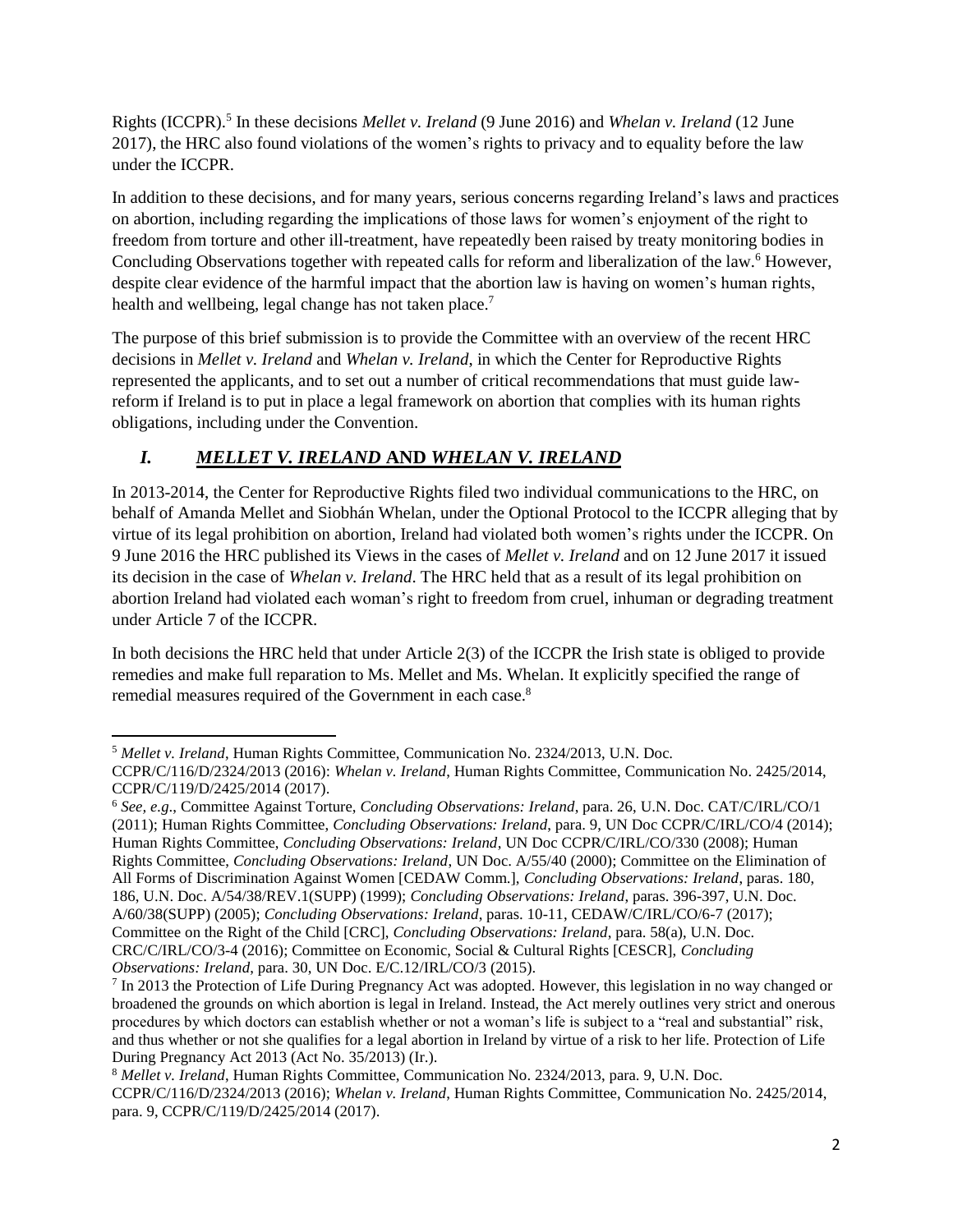Section (a) below distills the findings of the HRC in relation to the violation of the prohibition of cruel, inhuman or degrading treatment. Section (b) outlines the remedies which the HRC specified Ireland was obliged to ensure in each case.

The relevant sections of the text of the HRC decision in each case are included in Annex 1 below.

#### **(i) The Human Rights Committee's Findings of Cruel, Inhuman or Degrading Treatment**

In 2010 and 2011 Siobhán Whelan and Amanda Mellet were respectively informed by their doctors in Ireland that their pregnancies involved fatal impairments and that in each case the foetus would most likely die in utero or not survive long after birth. The prospect of continuing the pregnancy became unbearable for them. However, they were both informed that because of Irish law on abortion in order to end the pregnancy they would have to travel to another country where the procedure is legal. In Ireland their only option would be to continue the pregnancies to term. Both women eventually traveled to the United Kingdom to end their pregnancies.

The HRC held that Ireland had subjected both Ms. Mellet and Ms. Whelan to cruel, inhuman or degrading treatment and violated their rights under Article 7 of the ICCPR because, as a result of Ireland's prohibition and criminalization of abortion, Ms. Mellet had been subjected to "intense physical and mental suffering,"<sup>9</sup> and Ms. Whelan had suffered a "high level of mental anguish." <sup>10</sup>

In reaching these findings the HRC considered that:

- **A breach in the normal continuum of health care occurred**. As a result of the legal prohibition on abortion Ms. Mellet and Ms. Whelan were not able to undergo an abortion within the Irish health care system and under the supervision of doctors and nurses they each knew and trusted. Instead, the continuum of health care was severed and both Ms. Mellet and Ms. Whelan had to leave the country in order to obtain abortion services. The HRC held that this exacerbated Ms. Mellet's and Ms. Whelan's anguish and determined that many of the negative experiences they each endured could have been avoided, or at least mitigated, if they had not been prohibited from terminating the pregnancy "in the familiar environment of [their] own country and under the care of health professionals whom [they] knew and trusted."<sup>11</sup> It specifically noted that Ms. Whelan's suffering was exacerbated by "not being able to continue receiving medical care and health insurance coverage for her treatment from the Irish health care system; feeling abandoned by the Irish health care system and having to gather information on her medical options alone."<sup>12</sup>
- **The requirement to travel for services imposed psychological, physical and financial burdens on each woman.** The HRC held that because Irish laws forced each woman to choose between continuing her pregnancy or travelling away from Ireland to another country to access

<sup>9</sup> *Mellet v. Ireland*, Human Rights Committee, Communication No. 2324/2013, paras. 7.4, 7.6, U.N. Doc. CCPR/C/116/D/2324/2013 (2016).

<sup>&</sup>lt;sup>10</sup> *Whelan v. Ireland*, Human Rights Committee, Communication No. 2425/2014, para. 7.7, CCPR/C/119/D/2425/2014 (2017).

<sup>&</sup>lt;sup>11</sup> Mellet v. Ireland, Human Rights Committee, Communication No. 2324/2013, para. 7.4, U.N. Doc. CCPR/C/116/D/2324/2013 (2016); *Whelan v. Ireland*, Human Rights Committee, Communication No. 2425/2014, para. 7.5, CCPR/C/119/D/2425/2014 (2017).

<sup>&</sup>lt;sup>12</sup> *Whelan v. Ireland*, Human Rights Committee, Communication No. 2425/2014, para. 7.5, CCPR/C/119/D/2425/2014 (2017).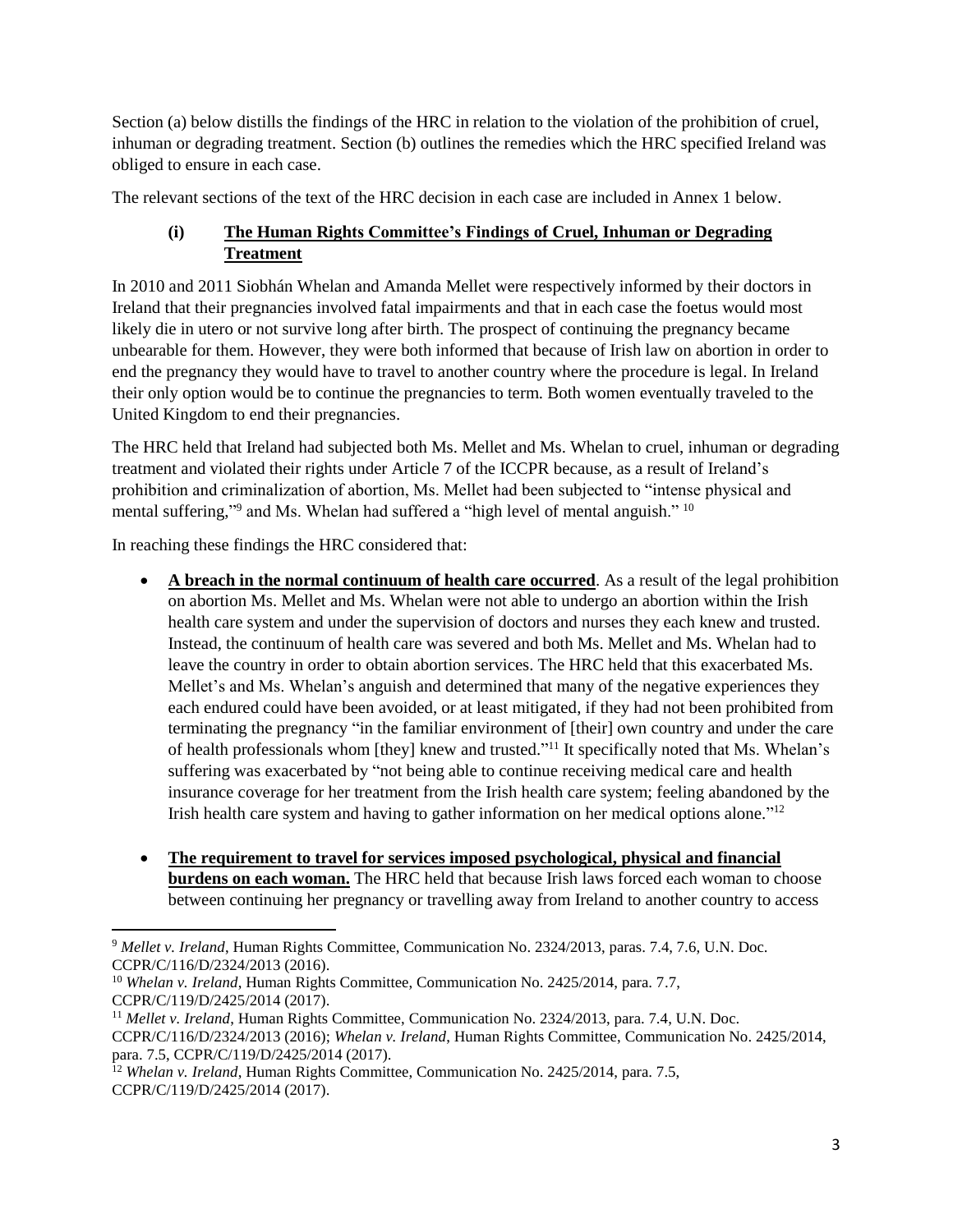abortion services a range of financial, social and health-related burdens and hardships were placed on them. It found that Ms. Mellet's suffering was increased because she was separated from family and support networks, because she was not fully recovered when traveling home and because she had to bear the financial costs of traveling.<sup>13</sup> The HRC also held that Ms. Whelan's suffering was aggravated by having to travel to access abortion services at personal expense and separated from the support of her family.<sup>14</sup>

- **The criminalization of abortion generated painful shame and stigma.** The HRC found that criminalizing abortion can generate painful stigma for women and in its rulings it held that "the shame and stigma associated with the criminalization of abortion" had exacerbated Ms. Mellet's and Ms. Whelan's suffering.<sup>15</sup>
- **The criminal law had a chilling effect on medical practitioners and gave rise to information deficits.** The HRC also held that both Ms. Mellet's and Ms. Whelan's suffering was further aggravated by the obstacles they each faced in receiving needed information about appropriate medical options in their circumstances from known and trusted medical providers.<sup>16</sup>

#### **(ii) The Remedial Measures Required and the State's Response**

In its Views on each case the HRC outlined that pursuant to its obligations under the ICCPR Ireland is obliged to provide Ms. Mellet and Ms. Whelan with an effective remedy for the violations they endured. The HRC detailed that this obligation requires Ireland to make full reparation to Ms. Mellet and Ms. Whelan and it specified three specific obligations regarding individual and general measures in this regard:<sup>17</sup>

- (i) **Compensation**: to provide adequate compensation to Ms. Mellet and Ms. Whelan.
- (ii) **Rehabilitation**: to make available any psychological treatment they may need.
- (iii) **Guarantees of Non-Repetition**: to undertake law reform and take other steps to prevent similar violations from occurring in the future.

In regard to the third requirement the HRC stated in both decisions that Ireland is obliged to:

"*amend its law on the voluntary termination of pregnancy, including if necessary its Constitution, to ensure compliance with the Covenant, ensuring effective, timely and accessible procedures for pregnancy termination in Ireland, and take measures to ensure that health-care providers are in* 

<sup>&</sup>lt;sup>13</sup> Mellet v. Ireland, Human Rights Committee, Communication No. 2324/2013, para. 7.4, U.N. Doc. CCPR/C/116/D/2324/2013 (2016);

<sup>14</sup> *Whelan v. Ireland*, Human Rights Committee, Communication No. 2425/2014, para. 7.5, CCPR/C/119/D/2425/2014 (2017).

<sup>&</sup>lt;sup>15</sup> Mellet v. Ireland, Human Rights Committee, Communication No. 2324/2013, para. 7.4, U.N. Doc.

CCPR/C/116/D/2324/2013 (2016); *Whelan v. Ireland*, Human Rights Committee, Communication No. 2425/2014, para. 7.5, CCPR/C/119/D/2425/2014 (2017).

<sup>&</sup>lt;sup>16</sup> Mellet v. Ireland, Human Rights Committee, Communication No. 2324/2013, para. 7.5, U.N. Doc. CCPR/C/116/D/2324/2013 (2016); *Whelan v. Ireland*, Human Rights Committee, Communication No. 2425/2014, para. 7.6, CCPR/C/119/D/2425/2014 (2017).

<sup>&</sup>lt;sup>17</sup> Mellet v. Ireland, Human Rights Committee, Communication No. 2324/2013, paras. 9-10, U.N. Doc. CCPR/C/116/D/2324/2013 (2016); *Whelan v. Ireland*, Human Rights Committee, Communication No. 2425/2014, paras. 9-10, CCPR/C/119/D/2425/2014 (2017).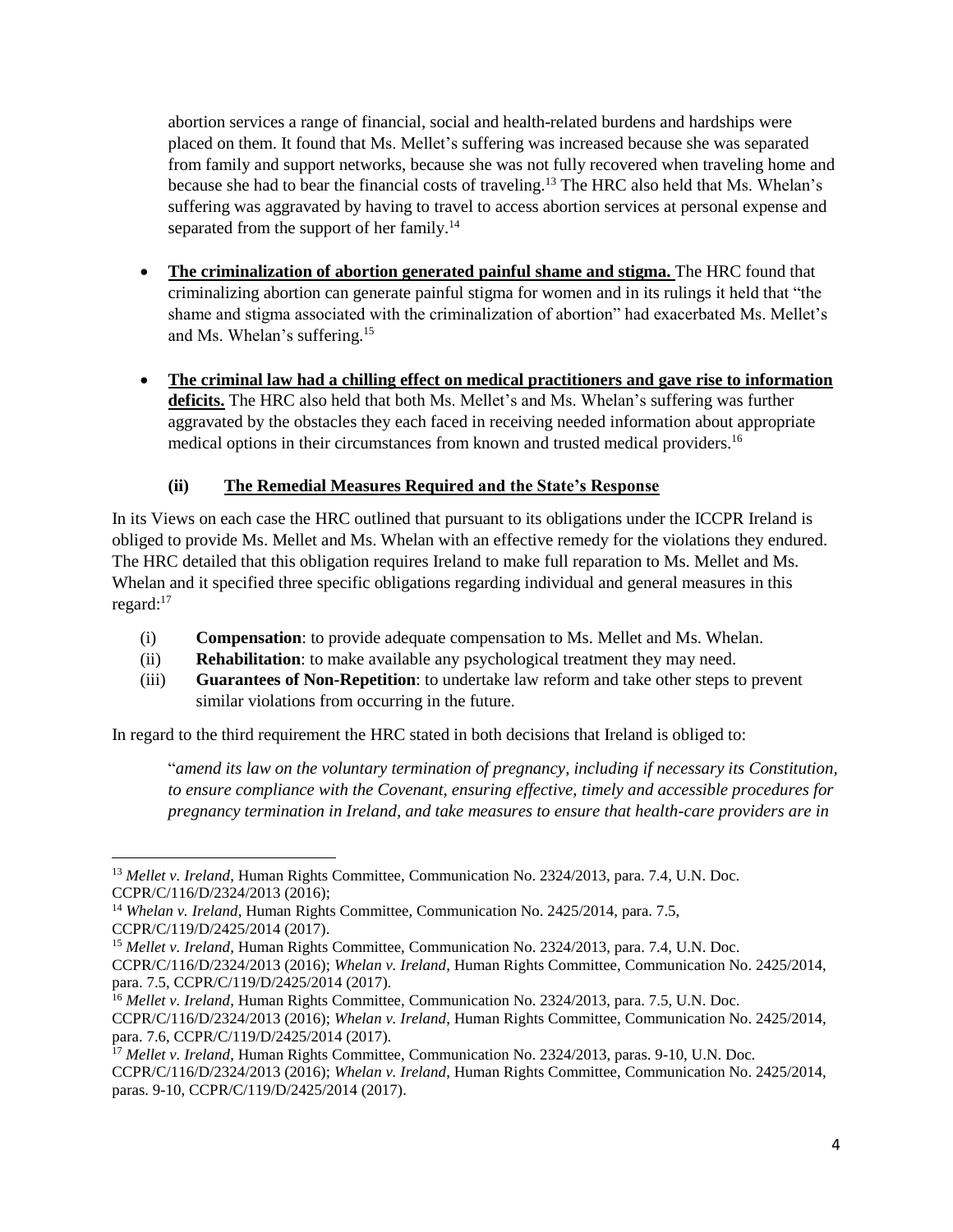#### *a position to supply full information on safe abortion services without fearing they will be subjected to criminal sanctions*."<sup>18</sup>

In each decision the HRC outlined an initial deadline of 6 months for the Irish Government to report back to it on measures taken to provide these reparations. In December 2016, following the *Mellet v. Ireland* decision in June 2016, Ms. Mellet was provided with an *ex gracia* payment of 30,000 Euro in compensation and the State also informed her it would provide access to psychological support and counselling through the national health service. An offer of compensation and rehabilitation assistance has yet to be made to Ms. Whelan.

None of the law reform measures outlined by the HRC in the two decisions have been taken to date.<sup>19</sup> In its response to the HRC regarding implementation of the *Mellet* decision on 30 November 2016 the Government outlined that in order for abortion to be made legal in Ireland in broader circumstances, Article 40.3.3 of the Irish Constitution (the Eighth Amendment), which was introduced into the Constitution in 1983, and which protects the 'right to life of the unborn,' must be changed.<sup>20</sup> The only way in which the Constitution of Ireland can lawfully be changed is through a referendum of the electorate.<sup>21</sup> The Government outlined to the HRC that it had established a Citizens' Assembly which would be tasked with recommending whether or not a constitutional referendum should be held, and if so the circumstances in which abortion be made legal and accessible in Ireland.

In April 2017 the Citizens' Assembly concluded its deliberations on this issue and voted in favor of removing Article 40.3.3 from the Constitution, and to replace it with a provision in the Constitution which would make it clear that termination of pregnancy is a matter for the Oireachtas (Parliament).<sup>22</sup> The Assembly also voted to recommend legalizing abortion on a woman's request and on broad socioeconomic grounds.

A special joint committee of the Oireachtas has recently been established to consider the Citizens' Assembly results and make recommendations on the terms of a future referendum.<sup>23</sup> However the timeframe, process towards and terms of any future referendum, including whether or not the recommendations of the Citizen's Assembly will be followed, remains unclear.

It is clear from the HRC decisions in *Mellet* and *Whelan* that until legal change is adopted that ensures that women, no matter what their circumstances, do not face violations of their right to cruel, inhuman or

<sup>&</sup>lt;sup>18</sup> Mellet v. Ireland, Human Rights Committee, Communication No. 2324/2013, para. 9, U.N. Doc. CCPR/C/116/D/2324/2013 (2016); *Whelan v. Ireland*, Human Rights Committee, Communication No. 2425/2014, para. 9, CCPR/C/119/D/2425/2014 (2017).

<sup>&</sup>lt;sup>19</sup> Center for Reproductive Rights, *Submission to the Human Rights Committee, Follow-Up to Views in Mellet v. Ireland (Communication No. 2324/2013)*, Applicant Assessment of State Party Measures, 22 Dec. 2016; *Response of Ireland in the case of Mellet v Ireland*.

<sup>20</sup> *Response of Ireland to the View of the Human Rights Committee in the case of Mellet v Ireland, Submitted by the Government of Ireland to the Human Rights Committee* [hereinafter *Response of Ireland in the case of Mellet v Ireland*], 30 November 2016.

 $21$  IR. CONST. art. 46.2.

<sup>&</sup>lt;sup>22</sup> First Report and Recommendations of the Citizens' Assembly, The Eighth Amendment of the Constitution, available at [https://www.citizensassembly.ie/en/The-Eighth-Amendment-of-the-Constitution/Final-Report-on-the-](https://www.citizensassembly.ie/en/The-Eighth-Amendment-of-the-Constitution/Final-Report-on-the-Eighth-Amendment-of-the-Constitution/Final-Report-incl-Appendix-A-D.pdf)[Eighth-Amendment-of-the-Constitution/Final-Report-incl-Appendix-A-D.pdf.](https://www.citizensassembly.ie/en/The-Eighth-Amendment-of-the-Constitution/Final-Report-on-the-Eighth-Amendment-of-the-Constitution/Final-Report-incl-Appendix-A-D.pdf) 

<sup>&</sup>lt;sup>23</sup> See [http://www.oireachtas.ie/parliament/oireachtasbusiness/committees\\_list/eighthamendmentoftheconstitution/.](http://www.oireachtas.ie/parliament/oireachtasbusiness/committees_list/eighthamendmentoftheconstitution/) *See also* Irish Times: https://www.irishtimes.com/news/politics/oireachtas/abortion-referendum-to-be-held-nextyear-varadkar-says-1.3119981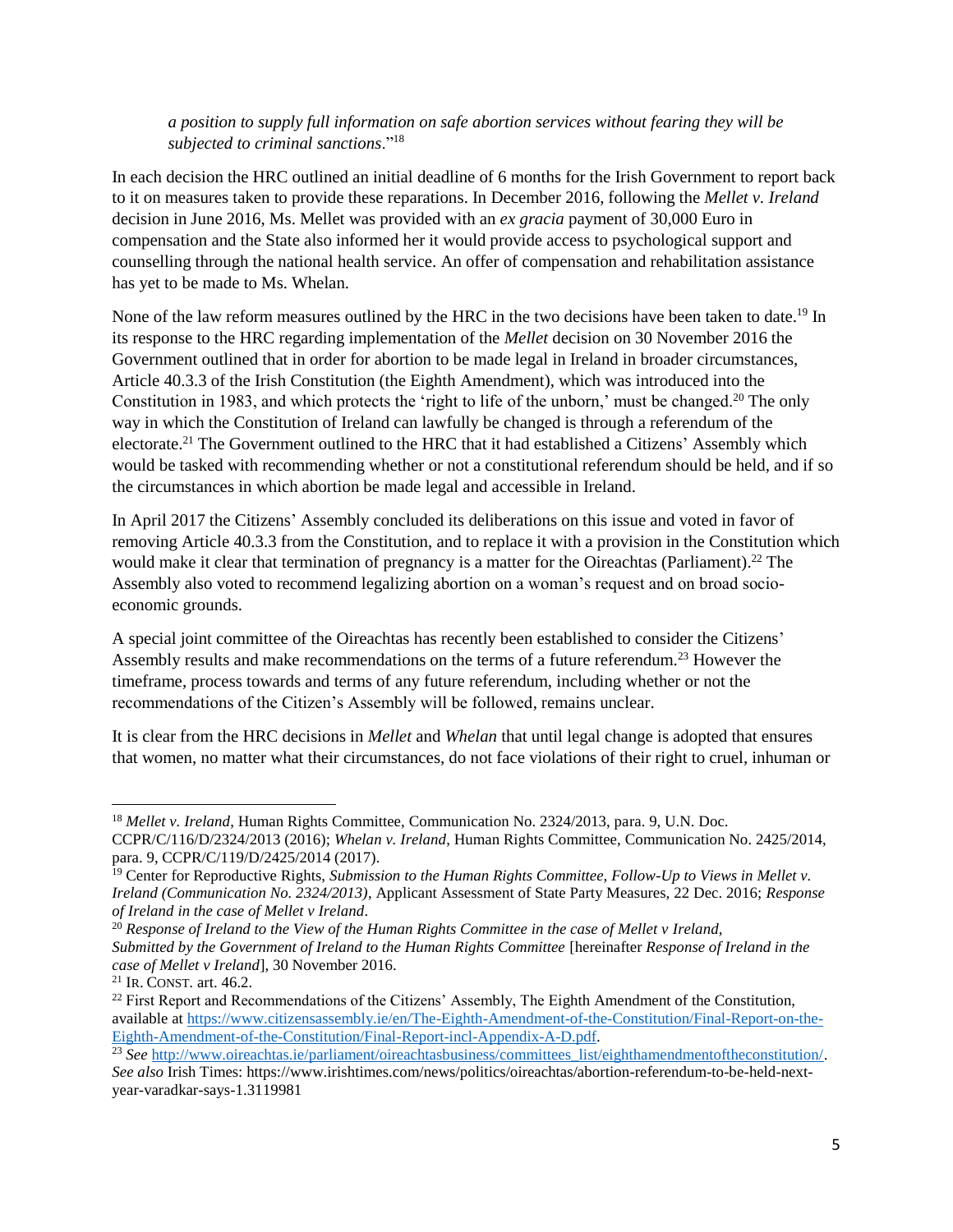degrading treatment or punishment as a result of Ireland's abortion laws, Ireland will remain in violation of its remedial obligations under international law.<sup>24</sup>

## **II. RECOMMENDATIONS TO ENSURE COMPLIANCE WITH THE CONVENTION**

Every year thousands of women and girls living in Ireland travel to another country in Europe to have an abortion.<sup>25</sup> The circumstances behind Ms. Mellet's and Ms. Whelan's decisions to end their pregnancies involved a diagnosis of a fatal fetal impairment. However most of the women and girls who leave Ireland to access abortion services in another country do so not because of exceptional circumstances, such as where a pregnancy is the result of sexual assault or involves a serious risk to a woman's health or a severe or fatal fetal impairment. Instead they decide to have an abortion because their pregnancy is unwanted or because they decide having a child is not in their best interests at the time.

Despite prohibiting and criminalizing abortion in Ireland, Irish law explicitly allows women to travel to have an abortion.<sup>26</sup> Additionally, evidence increasingly indicates that ever-growing numbers of women and girls, who may not be able to or cannot afford to travel, are illegally taking the abortion pill in Ireland, in a clandestine manner and outside of a care-pathway overseen by trained medical professionals.<sup>27</sup>

Meanwhile, women who for a range of reasons cannot travel or do not have access to the abortion pill may continue unwanted pregnancies to term. Women living in poverty, women with disabilities, undocumented migrant women, asylum seekers, women at risk of domestic and intimate partner violence and adolescents may face particular barriers in travelling for abortion services.

Ensuring that Ireland's laws on abortion are changed in a manner that takes account of, and guarantees, all of these women's right to freedom from torture or cruel, inhuman or degrading treatment is critical in order for Ireland to move into compliance with, and implement, its international human rights obligations, including under the Convention.

The Committee has repeatedly expressed concern about laws that criminalize and severely restrict access to abortion and has called for their reform.<sup>28</sup> The Special Rapporteur on Torture, the Special Rapporteur on Health, and the Working Group on Discrimination Against Women have jointly expressed concern that "restrictive legislation which denies access to safe abortion is one of most damaging ways of instrumentalising women's bodies and a grave violation of women's human rights" and have recommended

<sup>24</sup> Center for Reproductive Rights, *Follow-Up to Mellet v. Ireland*.

<sup>25</sup> Irish Family Planning Ass'n, Abortion in Ireland: Statistics, [https://www.ifpa.ie/Hot-Topics/Abortion/Statistics.](https://www.ifpa.ie/Hot-Topics/Abortion/Statistics)  $^{26}$  IR. CONST. art.  $40.3.3^{\circ}$ .

<sup>27</sup> ARA Aiken, R. Gomperts & J. Trussell, *Experiences and Characteristics of Women Seeking and Completing At-home Medical Termination of Pregnancy Through Online Telemedicine in Ireland and Northern Ireland: A Population-based Analysis*, 123 BRITISH J. OBSTETRICS & GYNECOLOGY (Oct. 2016). <sup>28</sup> CAT, *Concluding Observations: Chile*, para. 7(m), U.N. Doc. CAT/C/CR/32/5 (2004); *El Salvador*, para. 23, U.N. Doc. CAT/C/NIC/CO/1 (2009); *Peru*, para. 23, U.N. Doc. CAT/C/PER/CO/4 (2006), *Poland*, CAT/C/POL/CO/5-6 (2013), para. 23; *Peru*, CAT/C/PER/CO/5-6 (2013), para. 15; *Nicaragua*, CAT/C.NIC/CO/1 (2009).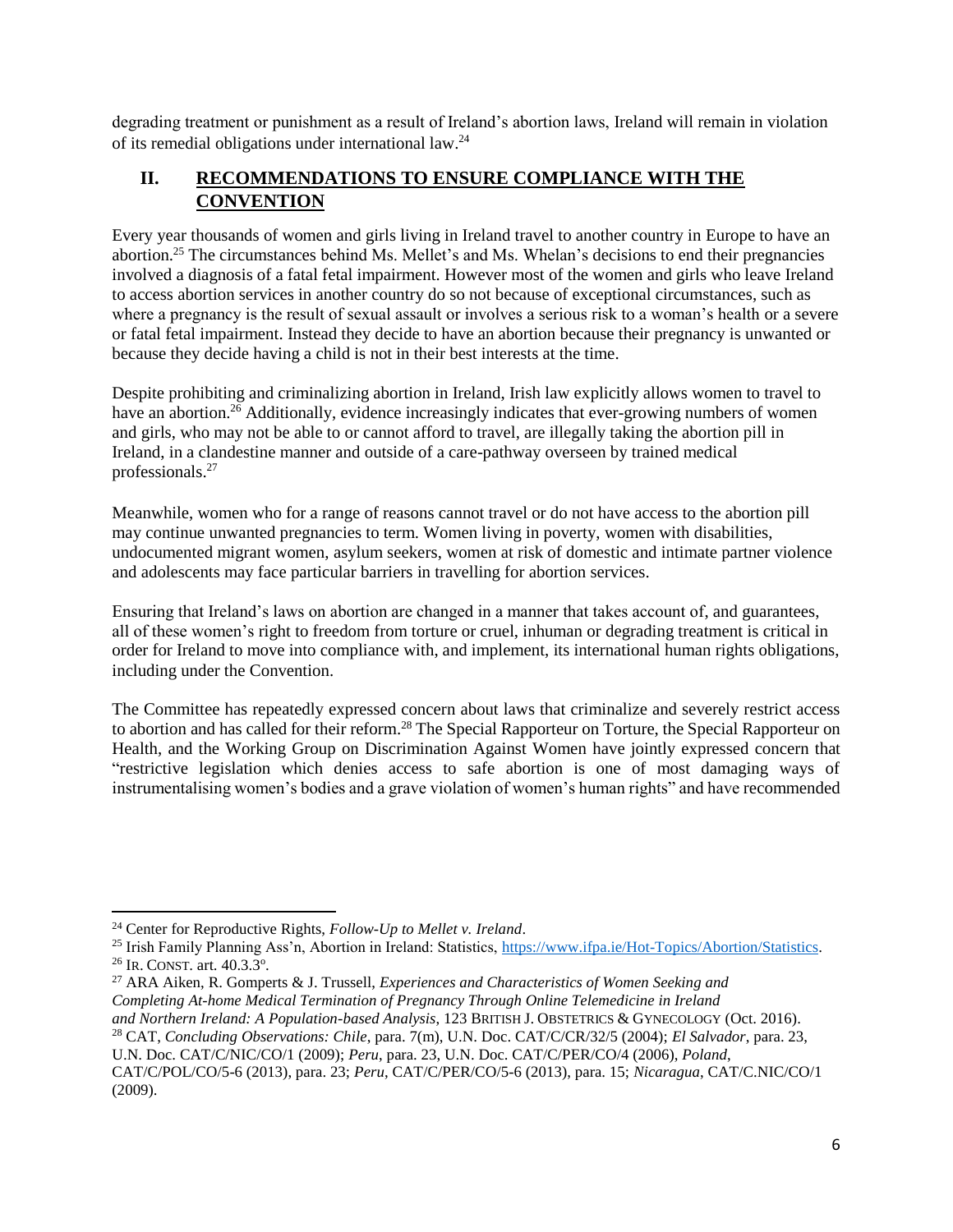that states follow "the good practice found in many countries which provide women's access to safe abortion services, on request during the first trimester of pregnancy."<sup>29</sup>

This recommendation has been echoed by other treaty monitoring bodies,<sup>30</sup> and also aligns with international public health and clinical guidelines. <sup>31</sup>

In order to ensure its laws on abortion comply with its human rights obligations, including under the Convention, Ireland should:

Remove Article 40.3.3 of the Constitution.

- Decriminalize abortion in all circumstances.
- Repeal the Protection of Life During Pregnancy Act 2013 and replace it with a legislative and policy framework that upholds the reproductive rights of women and girls and guarantees that abortion services are available and accessible in a manner that ensures their autonomy and decision-making is respected, in line with best international health practice.
- Repeal the Regulation of Information (Services outside the State for Termination of Pregnancies) Act 1995 in order that women and girls can access information about abortion services in other states in a manner consistent with international human rights law and women's right to dignity in access to health services.

<sup>29</sup> Statement by Alda Facio et al., *Unsafe Abortion Is Still Killing Tens of Thousands Women Around the World*, for International Safe Abortion Day (Sept. 28, 2016),

http://www.ohchr.org/EN/NewsEvents/Pages/DisplayNews.aspx?NewsID=20600&LangID=E.

<sup>&</sup>lt;sup>30</sup> For example, the Committee on the Elimination of All Forms of Discrimination Against Women has repeatedly expressed serious concern about restrictive laws which do not allow for women's access to abortion on request or broad socio-economic grounds, at least in early pregnancy, and has called for reform of restrictive abortion laws so as to "ensure women's autonomy to choose."<sup>30</sup> In its General Comment on the Right to Sexual and Reproductive Health the Committee on Economic, Social and Cultural Rights outlines that the criminalization of abortion and restrictive abortion laws "undermine autonomy and the equal right to non-discrimination in the full enjoyment of sexual and reproductive health."<sup>30</sup> It specifies that "preventing unplanned pregnancies and unsafe abortions requires States to adopt legal and policy measures to … liberalize restrictive abortion laws, guarantee women and girls access to safe abortion services and quality post-abortion care… and respect women's right to make autonomous decisions about their sexual and reproductive health."<sup>30</sup> It also specifies that, "States should aim to ensure universal access without discrimination for all individuals, including those from disadvantaged and marginalized groups, to a full range of quality sexual and reproductive health care, including  $\ldots$  safe abortion care."<sup>30</sup> Additionally, the Committee on the Rights of the Child has repeatedly called on States to "decriminalize abortion in all circumstances and review its legislation with a view to ensuring access by children to safe abortion and post-abortion care services; and ensure that the views of the pregnant girl are always heard and respected in abortion decisions." *See* CEDAW Committee, *Concluding Observations: New Zealand*, para. 34(a), U.N. Doc. CEDAW/C/NZL/CO/7 (2012); CESCR, *General Comment No. 22*, para. 34, 28, 45; CRC, *Concluding Observations: Ireland*, para. 58(a), U.N. Doc. CRC/C/IRL/CO/3-4 (2016).

<sup>&</sup>lt;sup>31</sup> For example the WHO recommends that, "laws and policies on abortion should protect women's health and their human rights," and that "regulatory, policy and programmatic barriers that hinder access to and timely provision of safe abortion care should be removed." It outlines that public health data and evidence demonstrate that where abortion is legal on broad socio-economic grounds or on a woman's request, and where safe services are accessible in practice, both unsafe abortion and abortion-related mortality and morbidity are reduced. *See* WORLD HEALTH ORGANIZATION (WHO), SAFE ABORTION: TECHNICAL AND POLICY GUIDANCE FOR HEALTH SYSTEMS 9 (2012), http://apps.who.int/iris/bitstream/10665/70914/1/9789241548434 eng.pdf.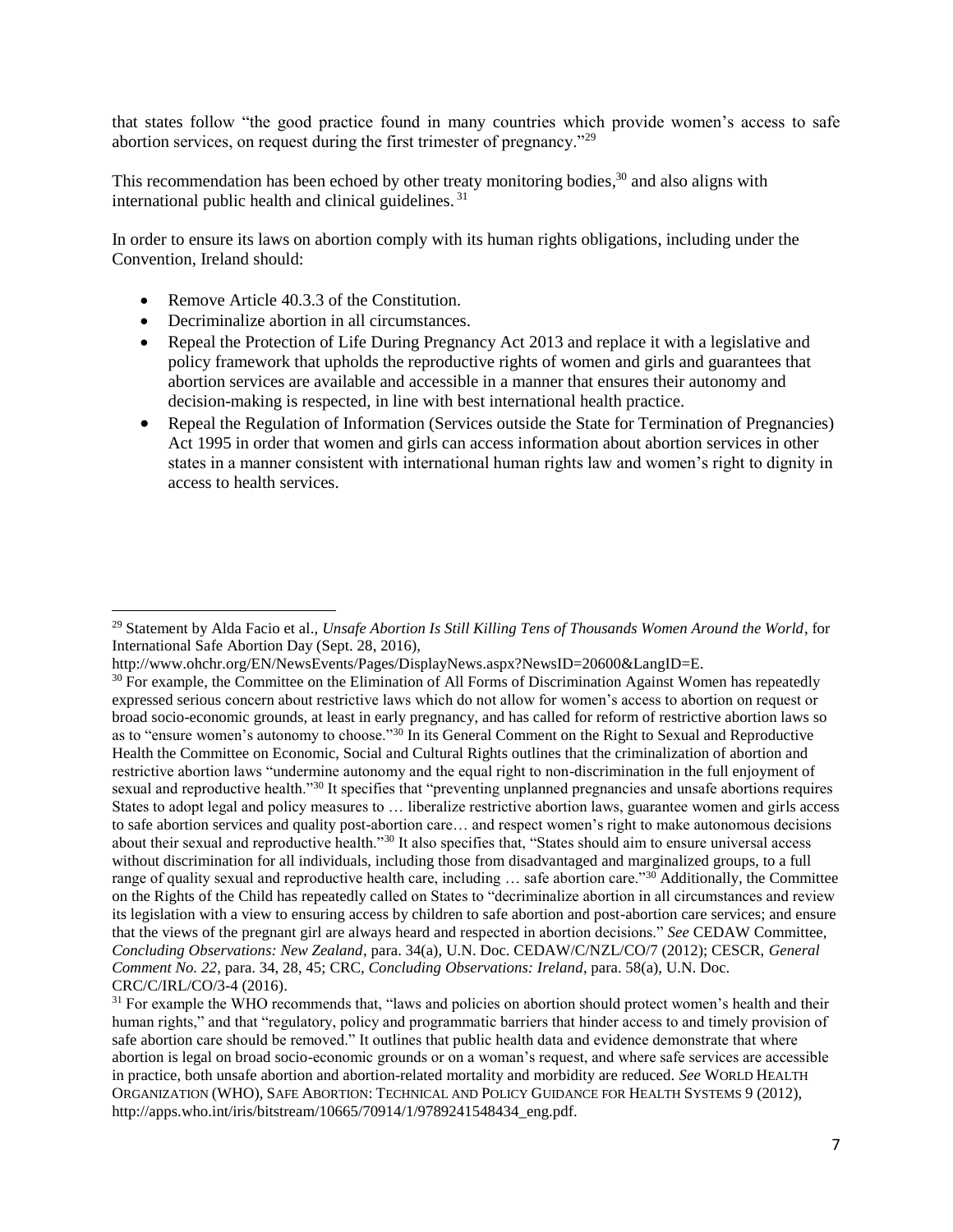#### **Annex 1**

#### **Excerpts from the Views of the Human Rights Committee in Mellet v. Ireland, Communication 2324/2013**

7.3 The author claims to have been subjected to cruel, inhuman and degrading treatment as a result of the legal prohibition of abortion, as she was, inter alia, denied the health care and bereavement support she needed in Ireland; compelled to choose between continuing to carry a dying fetus and terminating her pregnancy abroad; and subjected to intense stigma. The State party rejects the author's claim by arguing, inter alia, that the prohibition seeks to achieve a balance of competing rights between the fetus and the woman; that her life was not in danger; and that there were no arbitrary decision-making processes or acts of "infliction" by any person or State agent that caused or contributed to cruel, inhuman or degrading treatment. The State party also states that the legislative framework guarantees citizens' entitlement to information in relation to abortion services provided abroad.

7.4 The Committee considers that the fact that a particular conduct or action is legal under domestic law does not mean that it cannot infringe article 7 of the Covenant. By virtue of the existing legislative framework, the State party subjected the author to conditions of intense physical and mental suffering. The author, as a pregnant woman in a highly vulnerable position after learning that her much-wanted pregnancy was not viable, and as documented, inter alia, in the psychological reports submitted to the Committee, had her physical and mental anguish exacerbated by not being able to continue receiving medical care and health insurance coverage for her treatment from the Irish health-care system; the need to choose between continuing her non-viable pregnancy or travelling to another country while carrying a dying fetus, at her personal expense and separated from the support of her family, and returning while not fully recovered; the shame and stigma associated with the criminalization of abortion of a fatally ill fetus; the fact of having to leave the baby's remains behind and later having them unexpectedly delivered to her by courier; and the State party's refusal to provide her with the necessary and appropriate post-abortion and bereavement care. Many of the negative experiences described that she went through could have been avoided if the author had not been prohibited from terminating her pregnancy in the familiar environment of her own country and under the care of the health professionals whom she knew and trusted, and if she had been afforded the health benefits she needed that were available in Ireland, were enjoyed by others, and could have been enjoyed by her, had she continued her non-viable pregnancy to deliver a stillborn child in Ireland.

7.5 The Committee considers that the author's suffering was further aggravated by the obstacles she faced in receiving the information she needed about her appropriate medical options from known and trusted medical providers. The Committee notes that the Abortion Information Act legally restricts the circumstances in which any individual may provide information about lawfully available abortion services in Ireland or overseas and criminalizes advocating or promoting the termination of pregnancy. The Committee further notes the author's unrefuted statement that the health professionals did not deliver such information in her case and that she did not receive key medically indicated information about the applicable restrictions on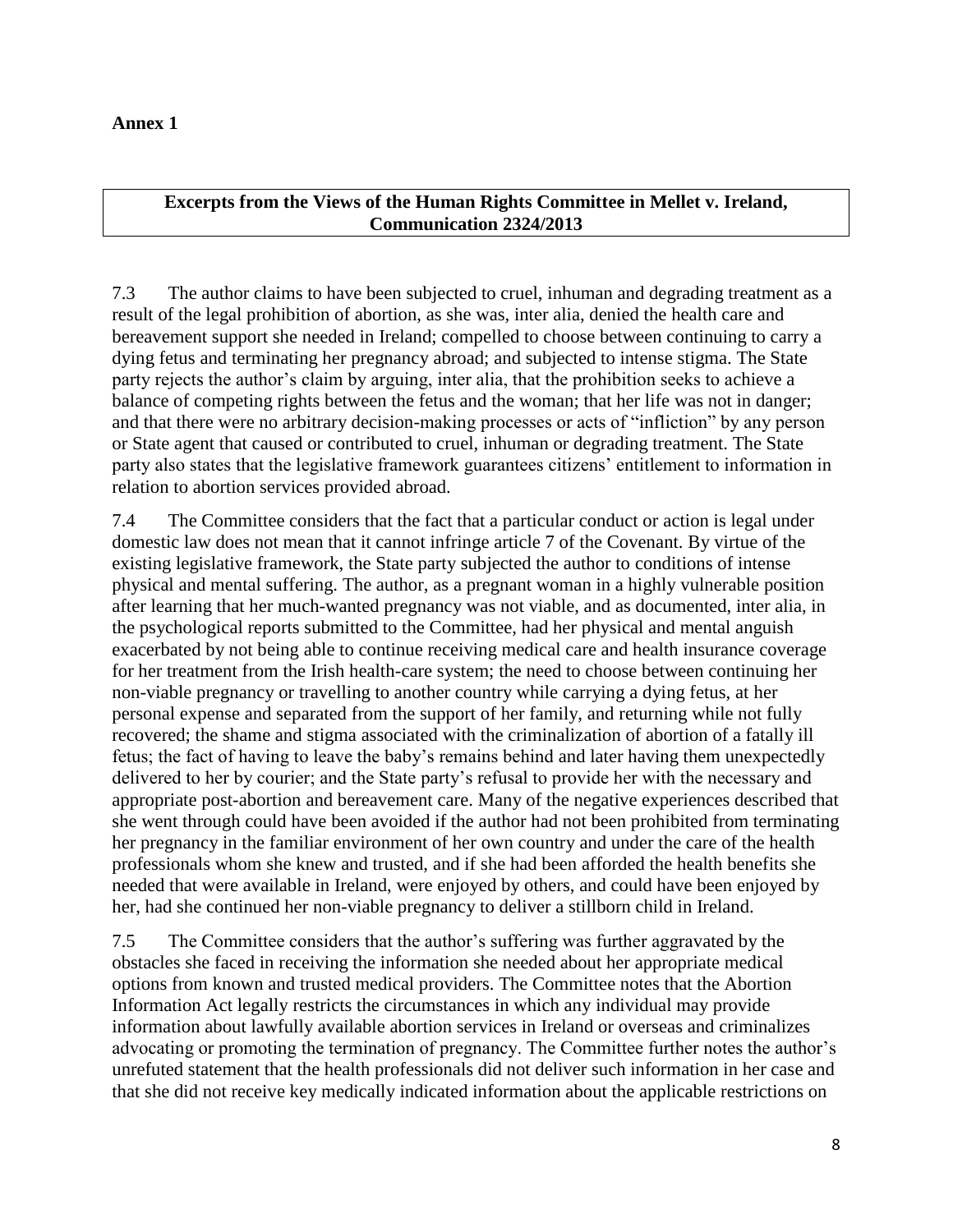overseas abortions and the most appropriate types of terminations, given her period of gestation, thereby disrupting the provision of medical care and advice that the author needed and exacerbating her distress.

7.6 The Committee additionally notes, as stated in paragraph 3 of its general comment No. 20, that the text of article 7 allows of no limitation and no justification or extenuating circumstances may be invoked to excuse a violation of article 7 for any reason. Accordingly, the Committee considers that, taken together, the above-mentioned facts amounted to cruel, inhuman or degrading treatment in violation of article 7 of the Covenant.

## **Excerpts from the Views of the Human Rights Committee in Whelan v. Ireland, Communication 2425/2014**

7.3 The author claims that the legal prohibition of abortion caused her to suffer cruel, inhuman and degrading treatment, in that she was denied the health care and bereavement support she needed in Ireland; felt pressurized to carry to term a dying fetus; had to terminate her pregnancy abroad without emotional support from her family; and was subjected to intense stigma and loss of dignity. The State party contests the author's claims by arguing, inter alia, that the prohibition on abortion seeks to balance the competing rights between the fetus and the woman; and that there were no arbitrary decision-making processes or acts of "infliction" by any person or State agent that caused or contributed to cruel, inhuman or degrading treatment. The State party also maintains that its laws guarantee access to information about abortion services provided abroad and constitute part of the balance it struck between the competing rights.

7.4 The Committee recalls that the legality of a particular conduct or action under domestic law does not mean that it cannot infringe article 7 of the Covenant. The Committee notes that in the present case, the author's claims appertain to her treatment in State health facilities, which was the direct result of the legislation in place in Ireland. The existence of such legislation engages the responsibility of the State party for the treatment of the author, and cannot be invoked to justify a failure to meet the requirements of article 7.

7.5 The Committee Considers it well-established that the author was in a highly vulnerable position after learning that her much-wanted pregnancy was not viable. As documented in the Psychological reports submitted to the Committee, her physical and mental situation was exacerbated by the following circumstances arising from the prevailing legislative framework in Ireland and by the author's treatment by some of her healthcare providers in Ireland: being unable to continue receiving medical care and health insurance coverage for her treatment from the Irish health care system; feeling abandoned by the Irish health care system and having to gather information on her medical options alone; being forced to choose between continuing her non-viable pregnancy or traveling to another country while carrying a dying fetus, at personal expense and separated from the support of her family; suffering the shame and stigma associated with the criminalization of abortion of a fatally-ill fetus; having to leave the baby's remains in a foreign country; and failing to receive necessary and appropriate bereavement counseling in Ireland. Much of the suffering the author endured could have been mitigated if she had been